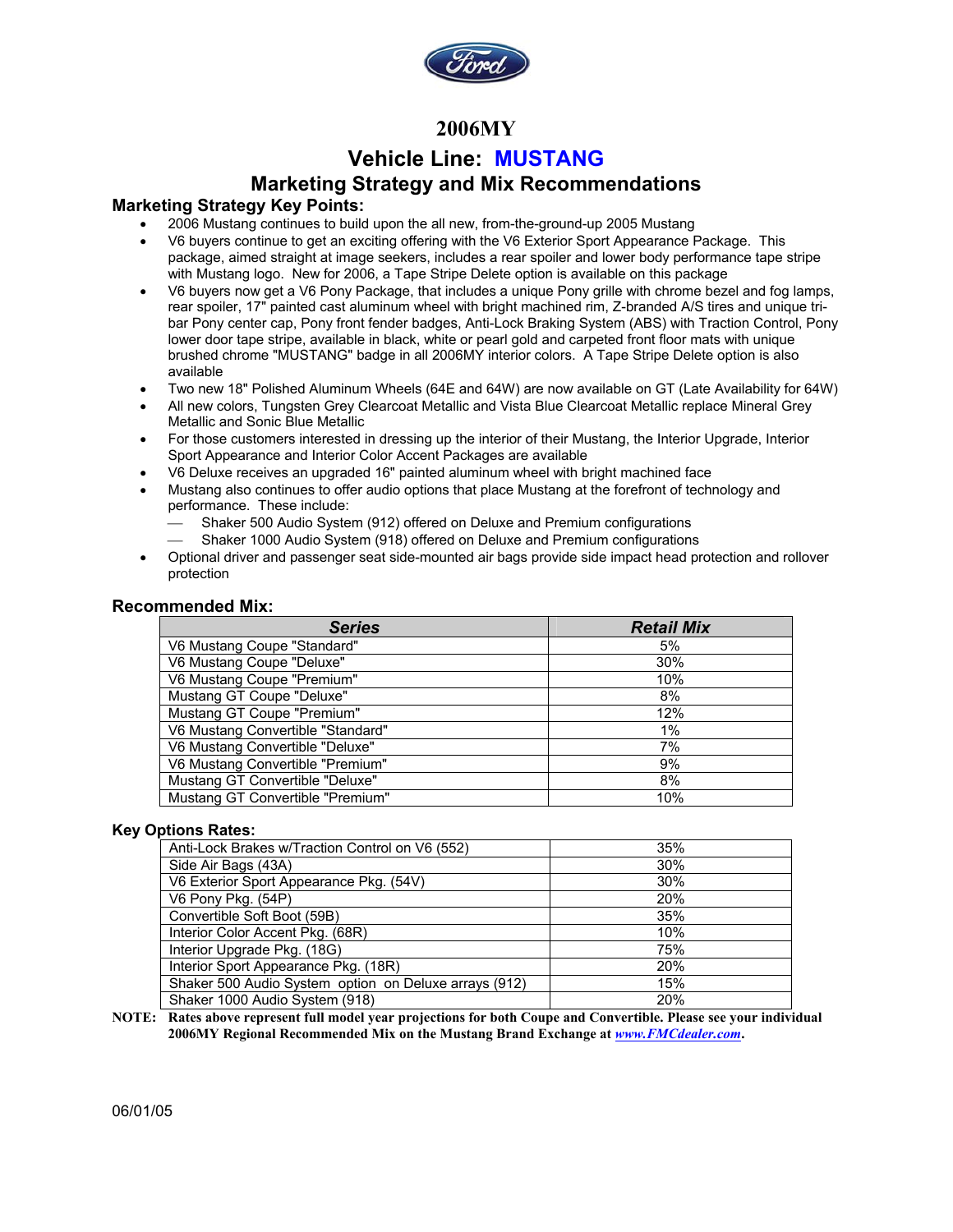## 06/01/05 **2006 MUSTANG MAJOR PRODUCT CHANGES**

### **OVERVIEW**

The 2006 Mustang features interior appearance and package upgrades designed to maintain its leadership in the Sports Car segment.

#### **MODEL/SERIES/AVAILABILITY**

• Mustang expands its offering in 2006 by offering a Standard array on V6 Coupe and Convertible. Now 10 arrays for Mustang deliver content and value (V6 Standard, V6 Deluxe, V6 Premium, GT Deluxe, GT Premium)

#### **EXTERIOR CHANGES**

- Two new 18" Polished Aluminum Wheels (64E and 64W) are now available on GT (Late Availability on 64W)
- *New Colors Added:* 
	- Vista Blue Clearcoat Metallic (G9)
	- Tungsten Grey Clearcoat Metallic (T8)

#### **NEW PACKAGE CHANGES**

- **★V6 Pony Package:**
- Unique Pony grille with chrome bezel and fog lamps
- Rear spoiler
- 17" paint cast aluminum wheel with bright machined rim, Z-branded all-season tires and unique tri-bar Pony center caps
- Pony front fender badges
- Lower door tape stripe available in black, white or pearl gold
- Carpeted front floor mats with unique brushed chrome "MUSTANG" badge in 2006MY interior colors
- Anti-Lock Braking System (ABS) w/Traction Control

#### **2006 MUSTANG COUPE ORDER COMBINATIONS**

- **V6 Coupe Standard 4.0L 2V V6, 5-Speed Manual** 
	- Body Code: T80
	- Order Code: 010A
- **V6 Coupe Deluxe 4.0L 2V V6, 5-Speed Manual**  Body Code: T80
	- Order Code: 110A
- **V6 Coupe Premium 4.0L 2V V6, 5-Speed Manual**  Body Code: T80
	- Order Code: 120A
- **GT Coupe Deluxe 4.6L 3V V8, 5-Speed Manual**  Body Code: T82
	- Order Code: 130A
- **GT Coupe Premium 4.6L 3V V8, 5-Speed Manual** 
	- Body Code: T82
	- ¾ Order Code: 140A

#### **2006 MUSTANG CONVERTIBLE ORDER COMBINATIONS**

- **V6 Convertible Standard 4.0L 2V V6, 5-Speed Manual** 
	- Body Code: T84 Order Code: 050A
- **V6 Convertible Deluxe 4.0L 2V V6, 5-Speed Manual** 
	- Body Code: T84
	- Order Code: 150A
- **V6 Convertible Premium 4.0L 2V V6, 5-Speed Manual** 
	- Body Code: T84
	- Order Code: 160A
- **GT Convertible Deluxe 4.6L 3V V8, 5-Speed Manual**  Body Code: T85
	- Order Code: 170A
- **GT Convertible Premium 4.6L 3V V8, 5-Speed Manual** 
	- ¾ Body Code: T85 ¾ Order Code: 180A

**Product Changes and Features Availability** 

Features, options and package content subject to change. Please check www.fmcdealer.com or Dealer eStore for the most current information.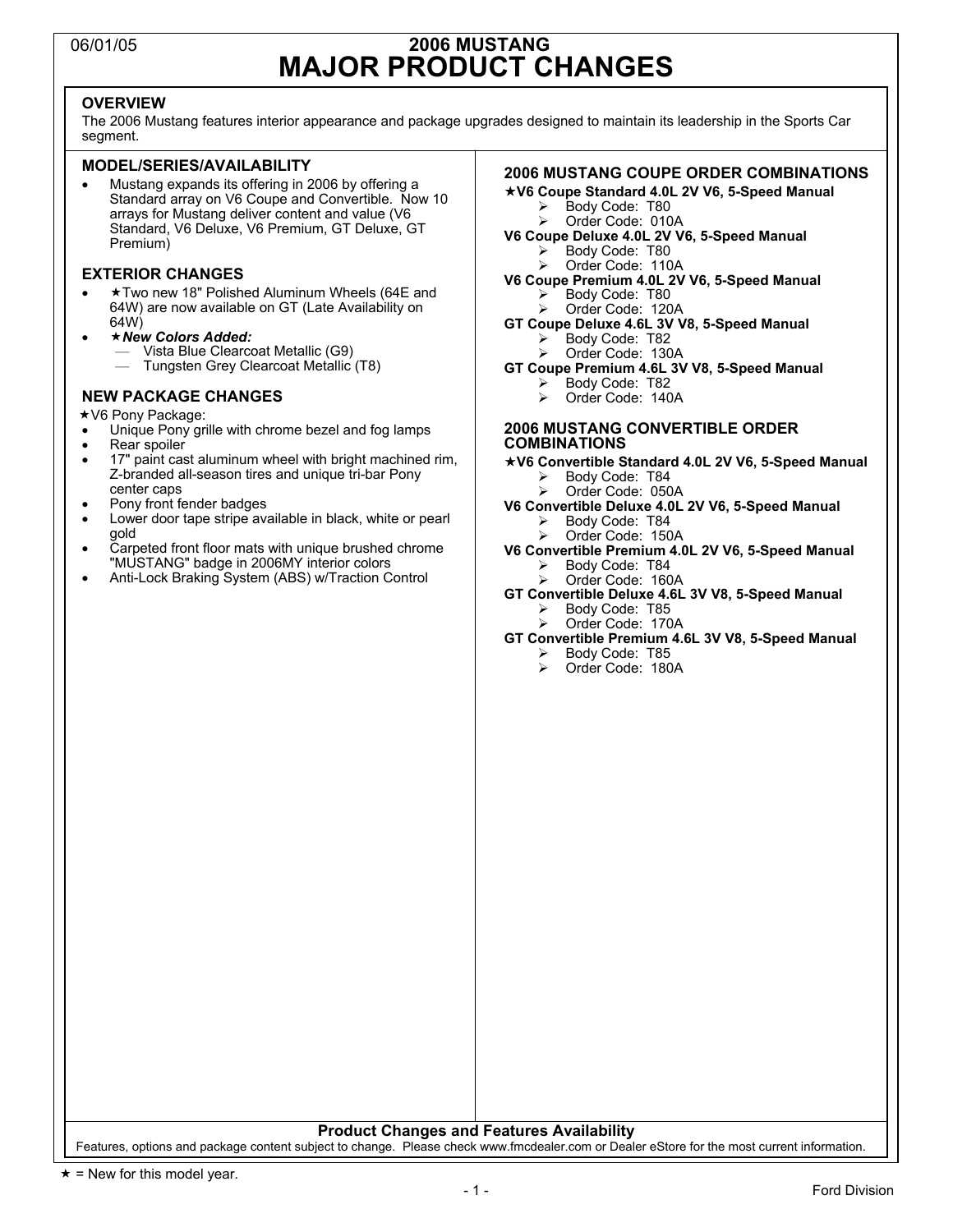## 06/01/05 **2006 MUSTANG MAJOR PRODUCT SUMMARY**

The 2006 Mustang features five well-equipped arrays, providing your Mustang customers with both key appearance and performance-oriented content.

**The following equipment is standard as indicated. Each series includes the standard equipment of the previous series, except where additions/exceptions are noted:** 

| ★Mustang V6 Standard                                  | <b>Mustang V6 Deluxe</b>    | <b>Mustang V6 Premium</b>            | <b>Mustang GT Deluxe</b>                                   | <b>Mustang GT Premium</b>                            |
|-------------------------------------------------------|-----------------------------|--------------------------------------|------------------------------------------------------------|------------------------------------------------------|
|                                                       | All Standard content, plus: | All V6 Deluxe content, plus:         |                                                            | All GT Deluxe content, plus:                         |
| Powertrain/Functional                                 | <b>Exterior</b>             | <b>Exterior</b>                      | Powertrain/Functional                                      | Interior                                             |
| • Brakes - power vented 4-                            | • Wheels $-16"$ painted     | • Wheels $-16"$ painted              | • Brakes                                                   | • Audio - Shaker 500 Audio                           |
| wheel disc                                            | aluminum w/bright machined  | aluminum w/bright machined           | - Anti-Lock Braking                                        | System (AM/FM stereo                                 |
| $\bullet$ Engine $-$ 4.0L SOHC V6                     | face                        | face w/chrome spinner                | System (ABS) w/Traction                                    | w/CDx6, 8-speakers & MP3)                            |
| • Rear window defroster                               |                             | Interior                             | Control                                                    | • Seats – leather sport                              |
| • Remote keyless entry                                |                             | • Audio - Shaker 500 Audio           | - Power vented 4-wheel                                     | buckets                                              |
| • Speed control - steering                            |                             | System (AM/FM stereo                 | disc                                                       |                                                      |
| wheel-mounted<br>• Transmission - 5-speed             |                             | w/CDx6, 8-speakers & MP3)<br>• Seats | • Engine $-4.6L$ 3V V8 engine<br>• Rear window defroster   |                                                      |
| manual                                                |                             | - Seats - 6-way power                | • Remote keyless entry                                     |                                                      |
| Exterior                                              |                             | adjustable driver w/2-way            | • Transmission - 5-speed                                   |                                                      |
| • Exhaust - stainless steel                           |                             | adjustable head restraint            | manual                                                     |                                                      |
| single                                                |                             | & power lumbar                       | Exterior                                                   |                                                      |
| • Headlamps - complex                                 |                             |                                      | • Exhaust - stainless steel.                               |                                                      |
| reflector halogen w/integral                          |                             |                                      | dual                                                       |                                                      |
| park/turn lamps                                       |                             |                                      | • Front fog lamps $-$ in grille                            |                                                      |
| • Mirrors - dual power side-                          |                             |                                      | • Headlamps - complex                                      |                                                      |
| mounted                                               |                             |                                      | reflector halogen w/integral                               |                                                      |
| • Spare wheel/tire - mini<br>• Tires - P215/65R16 A/S |                             |                                      | park/turn lamps<br>• Mirrors – dual power side-            |                                                      |
| $\bullet$ * Wheels - 16" steel                        |                             |                                      | mounted                                                    |                                                      |
| Interior                                              |                             |                                      | • Spare tire/wheel - mini                                  |                                                      |
| • Air conditioning - manual                           |                             |                                      | • Spoiler – rear                                           |                                                      |
| • Audio – premium AM/FM                               |                             |                                      | • Tires - P235/55ZR17                                      |                                                      |
| stereo w/single CD & clock                            |                             |                                      | performance A/S                                            |                                                      |
| • Console - center w/full                             |                             |                                      | • Wheels $-17"$ premium                                    |                                                      |
| armrest & storage                                     |                             |                                      | painted cast aluminum                                      |                                                      |
| • Cupholders (2)                                      |                             |                                      | Interior                                                   |                                                      |
| • Lamps - center-mounted                              |                             |                                      | • Air conditioning - manual                                |                                                      |
| dome (Coupe only)                                     |                             |                                      | • Audio – premium AM/FM                                    |                                                      |
| • Lighted bezel (Convertible                          |                             |                                      | stereo w/single CD & clock                                 |                                                      |
| only)<br>• Footrest - driver                          |                             |                                      | • Console - center w/full<br>armrest & storage             |                                                      |
| • Floor mats - front, color                           |                             |                                      | $\overline{\bullet}$ Cupholders (2)                        |                                                      |
| keyed w/driver retention                              |                             |                                      | • Floor mats - front, color                                |                                                      |
| hook                                                  |                             |                                      | keyed w/driver retention                                   |                                                      |
| • Instrument cluster – chrome                         |                             |                                      | hook                                                       |                                                      |
| accent four-gauge                                     |                             |                                      | • Instrument cluster – chrome                              |                                                      |
| instrument cluster & air                              |                             |                                      | accent four-gauge                                          |                                                      |
| registers                                             |                             |                                      | instrument cluster & air                                   |                                                      |
| • Map pockets – front door                            |                             |                                      | registers                                                  |                                                      |
| • Power points (2)                                    |                             |                                      | • Lamps - center-mounted                                   |                                                      |
| • Seats<br>- Cloth buckets w/50/50                    |                             |                                      | dome (Coupe only)<br>• Lighted bezel (Convertible          |                                                      |
| split-fold rear (Coupe                                |                             |                                      | only)                                                      |                                                      |
| only)                                                 |                             |                                      | • Map pockets – front door                                 |                                                      |
| - Manual 4-way adjustable                             |                             |                                      | • Power points (2)                                         |                                                      |
| driver w/height adjust                                |                             |                                      | Seats                                                      |                                                      |
| - Manual 2-way adjustable                             |                             |                                      | Cloth buckets w/50/50 split-                               |                                                      |
| passenger                                             |                             |                                      | fold rear (Coupe only)                                     |                                                      |
| • Steering wheel - tilt w/speed                       |                             |                                      | Manual 6-way power                                         |                                                      |
| control                                               |                             |                                      | adjustable driver w/2-way                                  |                                                      |
| • Window/door locks - power                           |                             |                                      | adjustable head restraint                                  |                                                      |
| Safety/Security<br>• Air bags $-2^{nd}$ generation    |                             |                                      | & power lumbar<br>Manual 2-way adjustable                  |                                                      |
| front driver & passenger                              |                             |                                      | passenger                                                  |                                                      |
| • Illuminated entry                                   |                             |                                      | • Steering wheel - tilt w/speed                            |                                                      |
| • LATCH (Lower Anchors and                            |                             |                                      | control                                                    |                                                      |
| Tethers for CHildren) system                          |                             |                                      | • Window/door locks - power                                |                                                      |
| in rear outboard seats                                |                             |                                      | Safety/Security<br>• Air bags - $2^{nd}$ generation        |                                                      |
| • SecuriLock® Passive Anti-                           |                             |                                      |                                                            |                                                      |
| <b>Theft System</b>                                   |                             |                                      | front driver & passenger                                   |                                                      |
|                                                       |                             |                                      | • Illuminated entry                                        |                                                      |
|                                                       |                             |                                      | • LATCH (Lower Anchors and<br>Tethers for CHildren) system |                                                      |
|                                                       |                             |                                      | in rear outboard seats                                     |                                                      |
|                                                       |                             |                                      | • SecuriLock® Passive Anti-                                |                                                      |
|                                                       |                             |                                      | <b>Theft System</b>                                        |                                                      |
|                                                       |                             |                                      |                                                            | Please see Standard Equipment page for more details. |
|                                                       |                             |                                      |                                                            |                                                      |
|                                                       |                             |                                      |                                                            |                                                      |
|                                                       |                             |                                      |                                                            |                                                      |
|                                                       |                             |                                      |                                                            |                                                      |
|                                                       |                             |                                      |                                                            |                                                      |

#### **Product Changes and Features Availability**

Features, options and package content subject to change. Please check www.fmcdealer.com or Dealer eStore for the most current information.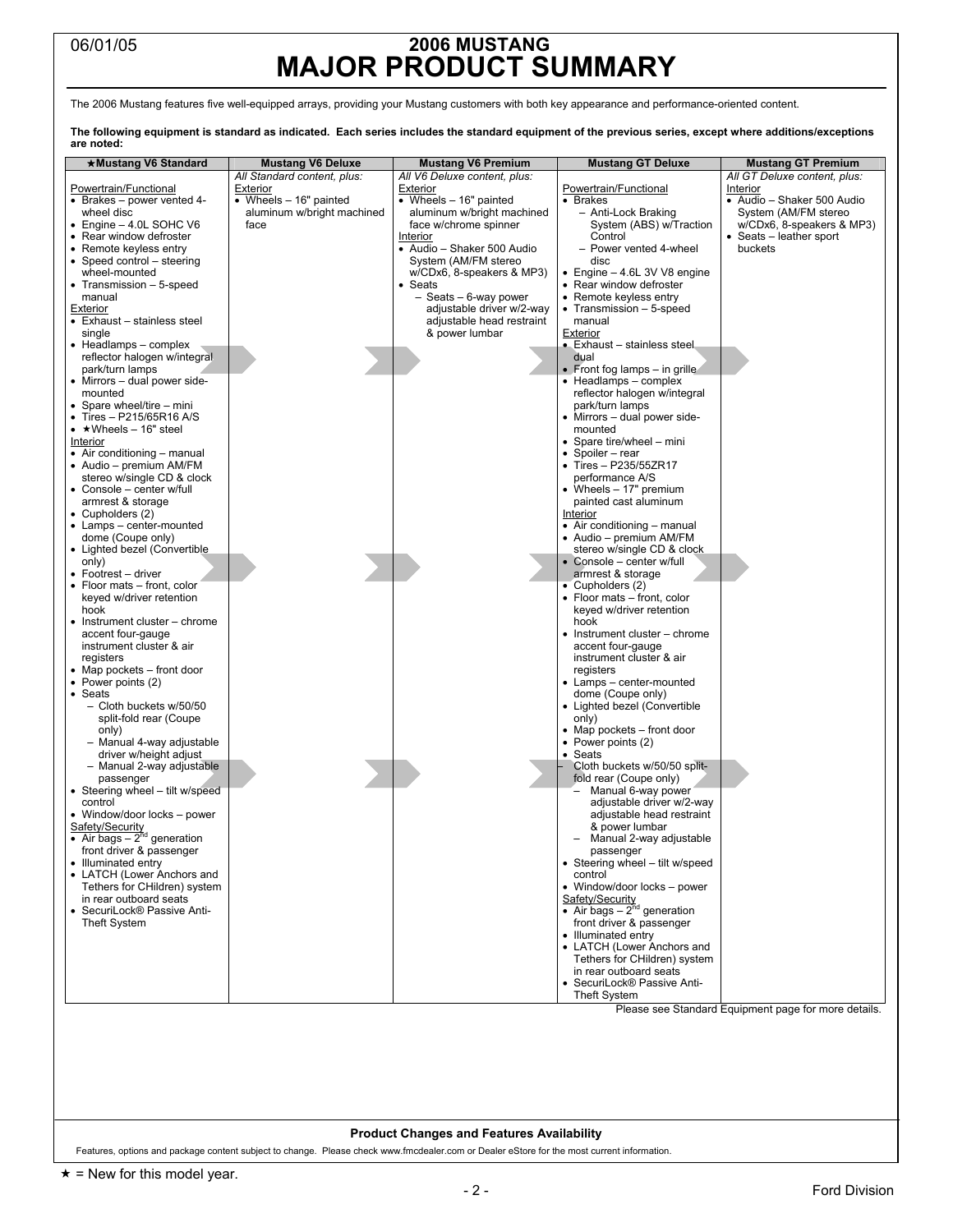## 06/01/05 **2006 MUSTANG STANDARD EQUIPMENT**

| The following items are standard on every 2006MY MUSTANG vehicle:              |                          |                             |                                                                |                  |                   |
|--------------------------------------------------------------------------------|--------------------------|-----------------------------|----------------------------------------------------------------|------------------|-------------------|
| POWERTRAIN/FUNCTIONAL                                                          |                          | <b>INTERIOR (Continued)</b> |                                                                |                  |                   |
| • Brakes – power vented 4-wheel disc                                           |                          |                             | • Locks - power, windows & doors                               |                  |                   |
| • Rear window defroster                                                        | Map pockets - front door |                             |                                                                |                  |                   |
| • Remote keyless entry                                                         |                          | Power points (2)            |                                                                |                  |                   |
| • Transmission - 5-speed manual                                                |                          | Seats<br>$\bullet$          |                                                                |                  |                   |
| <b>EXTERIOR</b>                                                                |                          |                             | - Split-fold 50/50 rear (Coupe only)                           |                  |                   |
| • Headlamps - complex reflector halogen headlamps                              |                          |                             | - Manual 2-way adjustable passenger                            |                  |                   |
| w/integral park/turn lamps                                                     |                          | Speed control               |                                                                |                  |                   |
| • Mirrors - dual power side-mounted                                            |                          |                             | Steering wheel - tilt                                          |                  |                   |
| • Moldings - color keyed rocker on GT and black on V6                          |                          |                             | Storage system - fold-flat rear seat storage system (Coupe     |                  |                   |
| • Windshield wipers - variable interval                                        |                          | only)                       |                                                                |                  |                   |
| <b>INTERIOR</b>                                                                |                          |                             | • Windows - one touch down/up front window                     |                  |                   |
| • Air conditioning - manual                                                    |                          | <b>SAFETY/SECURITY</b>      |                                                                |                  |                   |
| • Console - center w/full armrest & storage                                    |                          |                             | • Air bags $-2^{nd}$ generation driver & front passenger       |                  |                   |
| $\bullet$ Cupholders (2)                                                       |                          | Belt-Minder <sup>®</sup>    |                                                                |                  |                   |
| • Footrest - driver                                                            |                          | Illuminated entry           |                                                                |                  |                   |
| • Floor mats - color keyed carpeted front w/driver retention                   |                          |                             | LATCH system (Lower Anchors & Tethers for CHildren) on         |                  |                   |
| hook                                                                           |                          |                             | rear outboard seat locations                                   |                  |                   |
| • Instrument cluster - chrome accent four-gauge instrument                     |                          |                             | • Safety belt restraint system - manual 3-point shoulder & lap |                  |                   |
| cluster & air registers                                                        |                          |                             | safety belt system on all seating positions, incl. center      |                  |                   |
| $\bullet$ Lamps                                                                |                          | seating position            |                                                                |                  |                   |
| - Center-mounted dome (Coupe only)                                             |                          |                             | SecuriLock® Passive Anti-Theft System                          |                  |                   |
| - Lighted bezel (Convertible only)                                             |                          |                             | • Side intrusion door beams                                    |                  |                   |
| The following features are standard on select all-new 2006MY MUSTANG vehicles: |                          |                             |                                                                |                  |                   |
| POWERTRAIN/FUNCTIONAL                                                          | <b>V6 Standard</b>       | <b>V6 Deluxe</b>            | <b>V6 Premium</b>                                              | <b>GT Deluxe</b> | <b>GT Premium</b> |
|                                                                                |                          |                             |                                                                |                  |                   |
| <b>Engine</b><br>4.0L SOHC V6                                                  |                          |                             |                                                                |                  |                   |
| 4.6L OHC 3V V8                                                                 |                          | $\bullet$                   |                                                                | $\bullet$        |                   |
| <b>Exhaust System</b>                                                          |                          |                             |                                                                |                  |                   |
| Stainless steel single exhaust                                                 |                          | $\bullet$                   |                                                                |                  |                   |
| Stainless steel dual exhaust                                                   |                          |                             |                                                                |                  |                   |
| <b>Transmission</b>                                                            |                          |                             |                                                                |                  |                   |
| T5 5-speed manual                                                              |                          |                             |                                                                |                  |                   |
| TR3650 5-speed manual                                                          |                          |                             |                                                                | $\bullet$        | $\bullet$         |
| <b>KEY EXTERIOR FEATURES</b>                                                   |                          |                             |                                                                |                  |                   |
| Fog lamps                                                                      |                          |                             |                                                                |                  |                   |
| Spoiler - rear                                                                 |                          |                             |                                                                |                  |                   |
| <b>Tires</b>                                                                   |                          |                             |                                                                |                  |                   |
| P215/65R16 A/S                                                                 |                          |                             |                                                                |                  |                   |
| P235/55ZR17 Z-branded performance                                              |                          |                             |                                                                |                  |                   |
| A/S                                                                            |                          |                             |                                                                |                  |                   |
| <b>Wheels</b>                                                                  |                          |                             |                                                                |                  |                   |
| $\star$ 16" steel                                                              |                          |                             |                                                                |                  |                   |
| 16" painted aluminum w/bright machined                                         |                          |                             |                                                                |                  |                   |
| face                                                                           |                          |                             |                                                                |                  |                   |
| 16" painted aluminum w/bright machined                                         |                          |                             |                                                                |                  |                   |
| face w/chrome spinner                                                          |                          |                             |                                                                |                  |                   |
| 17" premium painted cast aluminum                                              |                          |                             |                                                                |                  |                   |
| <b>KEY INTERIOR FEATURES</b>                                                   |                          |                             |                                                                |                  |                   |
| <b>Audio</b>                                                                   |                          |                             |                                                                |                  |                   |
| Premium AM/FM stereo w/single CD &                                             |                          |                             |                                                                |                  |                   |
| clock                                                                          |                          |                             |                                                                |                  |                   |
| Shaker 500 Audio System - AM/FM                                                |                          |                             |                                                                |                  |                   |
| stereo w/CDx6, 8-speakers & MP3                                                |                          |                             |                                                                |                  | $\bullet$         |
| <b>Seats</b>                                                                   |                          |                             |                                                                |                  |                   |
| Manual adjustable driver seat w/2-way                                          |                          |                             |                                                                |                  |                   |
| head restraint (no lumbar)                                                     |                          | $\bullet$                   |                                                                |                  |                   |
| Power adjustable 6-way driver seat w/2-                                        |                          |                             |                                                                |                  |                   |
| way head restraint & power lumbar                                              |                          |                             |                                                                |                  |                   |
| <b>SAFETY/SECURITY</b>                                                         |                          |                             |                                                                |                  |                   |
| Brakes - Anti-Lock w/Traction Control                                          |                          |                             |                                                                | $\bullet$        | $\bullet$         |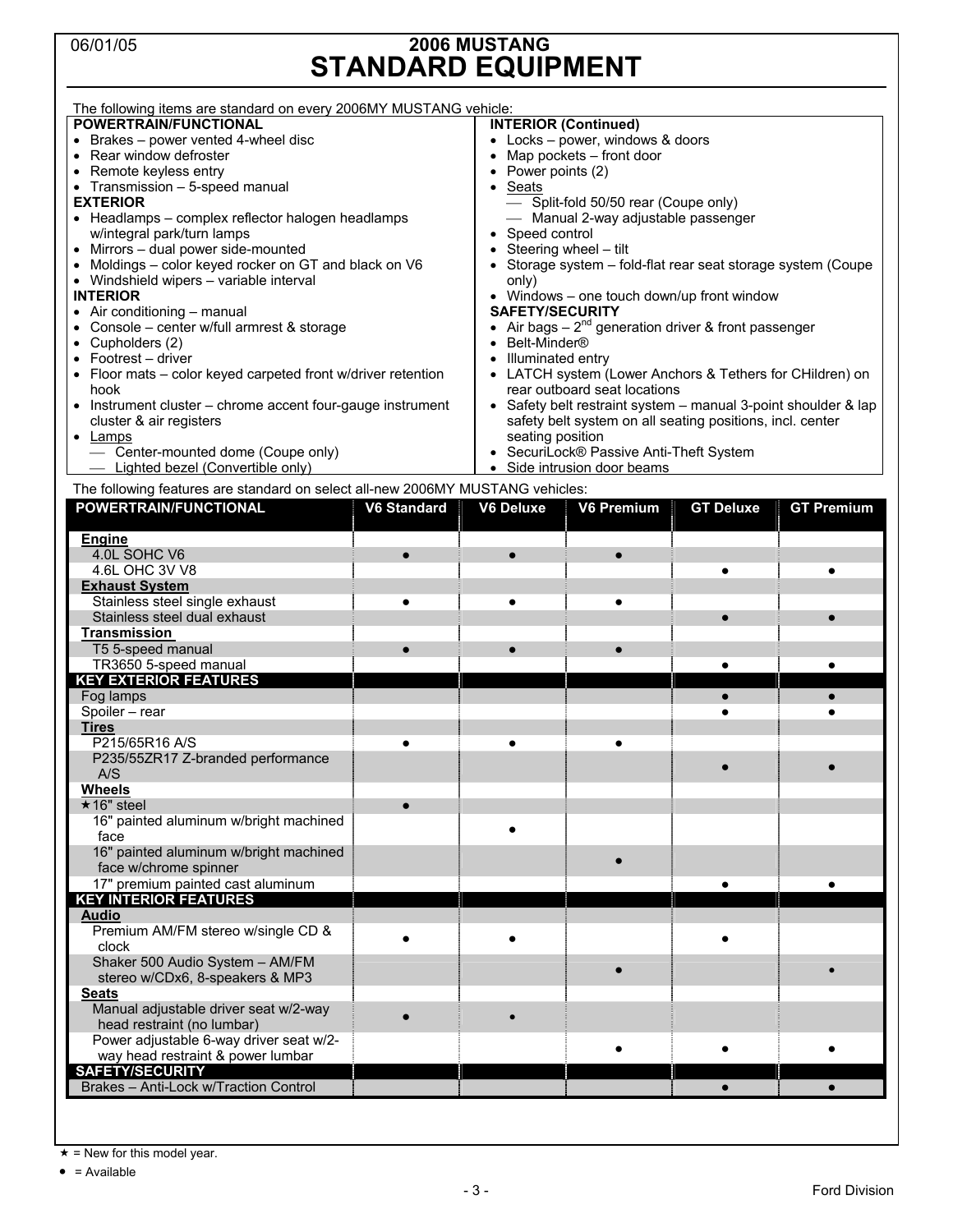## 06/01/05 **2006 MUSTANG FUNCTIONAL EQUIPMENT**

## **AXLE AVAILABILITY**

*Axle Ratio = 3.31 V6 Manual/Automatic and GT Automatic Transmissions (Limited Slip on GT)* 

*Axle Ratio = 3.55 Limited Slip GT Manual Transmission Only* 

## **WHEEL AVAILABILITY**



16" Painted Aluminum Wheel w/Bright Machined Face Std. on V6 Deluxe (94B)



16" Painted Aluminum Wheel w/Bright Machined Face w/Chrome Spinner Std. on V6 Premium & Opt. on V6 Deluxe (941)



17" Premium Painted Cast Aluminum Wheel Std. on GT Deluxe & Premium (64F)



**Image Coming Soon**

**★16" Steel Wheel** Std. on V6 Standard (64C)

17" Bright Machined Cast Aluminum Wheel w/Large Tri-bar Pony Center Cap Opt. on GT Deluxe & Premium (64D)

**Image Coming Soon Image Coming Soon Image Coming Soon**

17" Premium Painted Cast

18" Polished Aluminum Wheel w/Small Tri-bar Pony Center Cap Opt. on GT (64E)

18" Premium Aluminum Wheel Opt. on GT (64W) (Late Availability)

Aluminum Wheel w/Small Tri-bar Pony Center Cap Std. on V6 Pony Package (54P)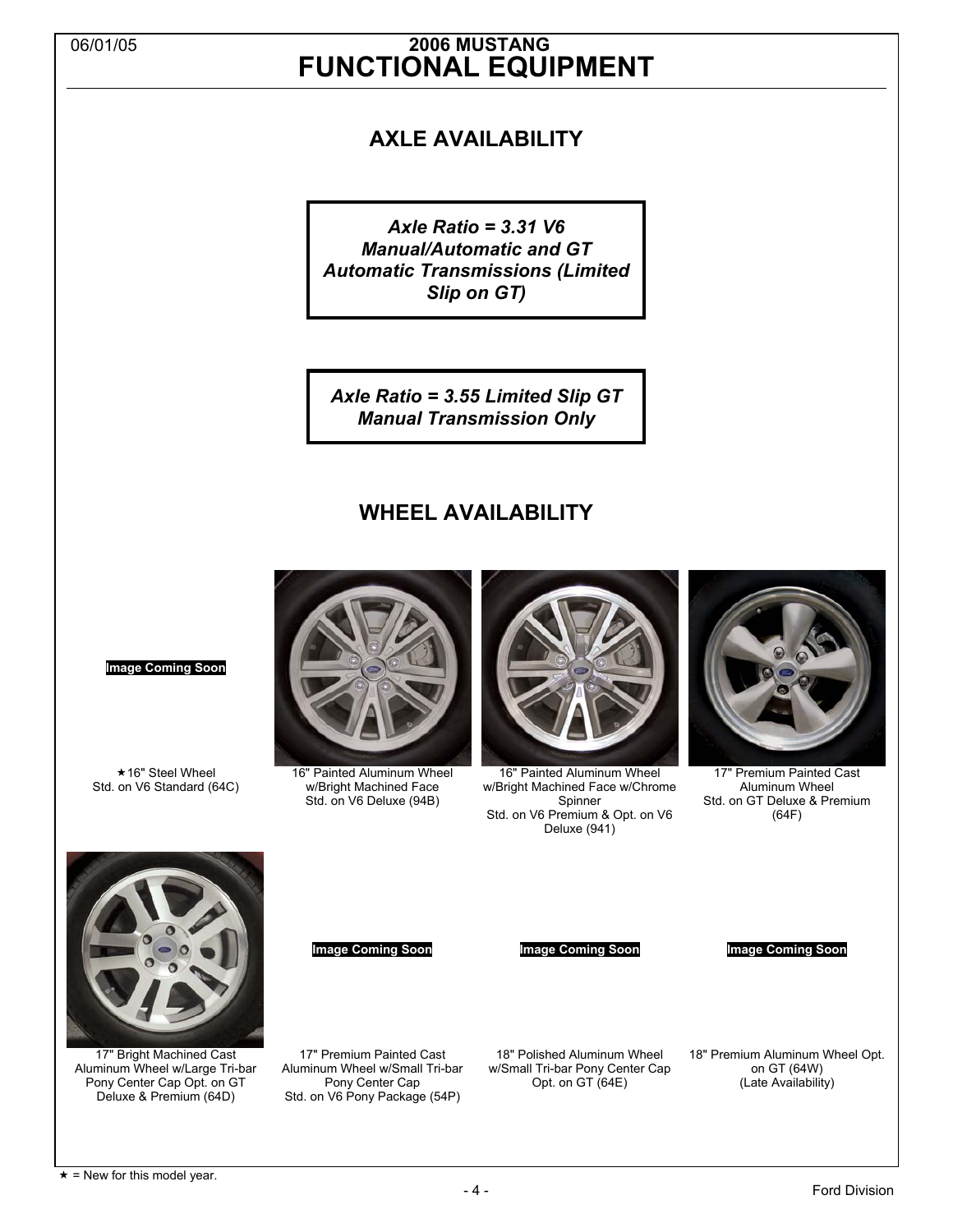## 06/01/05 **2006 MUSTANG COUPE OPTIONAL EQUIPMENT**

| <b>BODYSTYLE</b>                                                                                                                                                                                                                                                                                                                                                                                                                                                         |                                | V6 Coupe<br><b>Standard</b>        | V6 Coupe<br><b>Deluxe</b>                            | V6 Coupe<br>Premium                             | <b>GT Coupe</b><br><b>Deluxe</b>                | <b>GT Coupe</b><br>Premium |
|--------------------------------------------------------------------------------------------------------------------------------------------------------------------------------------------------------------------------------------------------------------------------------------------------------------------------------------------------------------------------------------------------------------------------------------------------------------------------|--------------------------------|------------------------------------|------------------------------------------------------|-------------------------------------------------|-------------------------------------------------|----------------------------|
| Coupe                                                                                                                                                                                                                                                                                                                                                                                                                                                                    | <b>Body Code</b><br>Order Code | T80<br>010A                        | T80<br>110A                                          | <b>T80</b><br>120A                              | T82<br>130A                                     | T82<br>140A                |
| <b>ENGINE</b><br>4.0L SOHC V6<br>Horsepower $@$ rpm (SAE net) - 210 $@$ 5300<br>Torque (lb-ft. @ rpm) $- 240$ @ 3500                                                                                                                                                                                                                                                                                                                                                     | <b>99N</b>                     | S                                  | S                                                    | S                                               |                                                 |                            |
| 4.6L 3V V8<br>Horsepower $@$ rpm (SAE net) $-300 @ 5750$<br>Torque (lb-ft. @ rpm) - 320 @ 4500<br><b>TRANSMISSION</b>                                                                                                                                                                                                                                                                                                                                                    | 99H                            |                                    |                                                      |                                                 | S                                               | S                          |
| T5 5-Speed Manual Transmission<br>TR3650 5-Speed Manual Transmission<br>5R55S 5-Speed Automatic Transmission                                                                                                                                                                                                                                                                                                                                                             | 44F<br>44K<br>44L              | S<br>$\overline{O}$                | S<br>$\overline{\phantom{0}}$<br>$\overline{O}$      | S<br>$\overline{\phantom{0}}$<br>$\overline{O}$ | $\overline{\phantom{0}}$<br>S<br>$\overline{O}$ | —<br>S<br>$\overline{O}$   |
| <b>WHEELS</b><br>★16" Steel<br>16" Painted Aluminum w/Bright Machined Face                                                                                                                                                                                                                                                                                                                                                                                               | 64C<br>94B                     | $\overline{\mathsf{s}}$<br>—       | $\overline{\phantom{0}}$<br>S                        | $\equiv$<br>—                                   | $\overline{\phantom{0}}$<br>—<br>—              | $\overline{\phantom{0}}$   |
| 16" Painted Aluminum w/Bright Machined Face w/Chrome<br>Spinner<br>17" Premium Painted Cast Aluminum                                                                                                                                                                                                                                                                                                                                                                     | 941<br>64F                     | —<br>—<br>$\overline{\phantom{0}}$ | O <sup>1</sup><br>$\overline{\phantom{0}}$           | S                                               | —<br>S                                          | S                          |
| 17" Bright Machined Cast Aluminum<br>★18" Polished Aluminum (includes P235/50/ZR18 A/S Tire)                                                                                                                                                                                                                                                                                                                                                                             | 64D<br>64E                     | $\overline{\phantom{0}}$           | $\overline{\phantom{0}}$<br>$\overline{\phantom{0}}$ | $\equiv$<br>$\overline{\phantom{0}}$            | O<br>O                                          | O<br>O                     |
| ★18" Premium Aluminum (includes P235/50/ZR18 A/S Tire)<br>(Late Availability)<br>Wheel Locking Kits                                                                                                                                                                                                                                                                                                                                                                      | 64W<br>17L                     |                                    | O                                                    | —<br>O                                          | $\circ$<br>O                                    | O<br>O                     |
| <b>SAFETY/SECURITY</b><br>Active Anti-Theft System (incl. perimeter inclination & intrusion<br>alarms)                                                                                                                                                                                                                                                                                                                                                                   | 14A                            | $\circ$                            | $\circ$                                              | $\circ$                                         | O                                               | O                          |
| Anti-Lock Brakes w/Traction Control<br>Front Seat Side-Mounted Air Bags (reg. 18G Interior Upgrade<br>$Pkg.$ )                                                                                                                                                                                                                                                                                                                                                           | 552<br>43A                     | O                                  | O<br>$\circ$                                         | O<br>$\circ$                                    | S<br>$\circ$                                    | S<br>$\circ$               |
| <b>KEY EXTERIOR OPTIONS</b><br>Spoiler Delete Option<br>★Tape Stripe Delete (available on V6 Pony Package 54P and                                                                                                                                                                                                                                                                                                                                                        | 13D                            | S                                  | S                                                    | ऽ                                               | $\overline{\circ}$                              | Ō                          |
| Exterior Sport Appearance Package 54V)<br><b>KEY INTERIOR OPTIONS</b>                                                                                                                                                                                                                                                                                                                                                                                                    | 46L                            | $\mathsf{s}$                       | $\circ$                                              | $\circ$                                         | S                                               | $\mathsf{S}$               |
| <u>Audio:</u><br>Shaker 500 Audio System - AM/FM Stereo w/In-Dash CDx6,<br>MP3 & 8-Speakers                                                                                                                                                                                                                                                                                                                                                                              | 912                            | $\circ$                            | $\circ$                                              | S                                               | $\circ$                                         | S                          |
| Shaker 1000 Audio System - AM/FM Stereo w/In-Dash<br>CDx6, MP3 & 10-Audiophile Speakers<br>Seats:                                                                                                                                                                                                                                                                                                                                                                        | 918                            |                                    |                                                      | O                                               | O                                               | O                          |
| 6-Way Power Adjustable Driver Seat w/2-Way Adjustable<br>Head Restraint & Power Lumbar<br>Leather Seating Surfaces - Buckets                                                                                                                                                                                                                                                                                                                                             | 21A<br>J                       |                                    | O <sup>2</sup>                                       | S<br>$\circ$                                    | S                                               | S                          |
| Leather Seating Surfaces - Sport Buckets<br>GROUPS & PACKAGES (See Package Options/Emissions Page for pkg. content)                                                                                                                                                                                                                                                                                                                                                      | Κ                              | $\overline{\phantom{0}}$           | O <sup>3</sup>                                       | $\overline{O}^3$                                | $\overline{O}$                                  | S                          |
| Exterior Sport Appearance Package (incl. rear spoiler & sport<br>tape stripe on lower rocker)                                                                                                                                                                                                                                                                                                                                                                            | 54V                            |                                    | $\circ$                                              | $\circ$                                         |                                                 |                            |
| Interior Upgrade Package (incl. bright polished six-gauge<br>instrument cluster w/My Color feature, bright shift knob &<br>satin register vents w/satin aluminum spokes on steering<br>wheel, I/P, door latches, door scuff plate. Also incl. message<br>center, leather-wrapped steering wheel & Dark Charcoal<br>Aberdeen pattern front door panel inserts)                                                                                                            | 18G                            |                                    | O                                                    | O                                               | O                                               | O                          |
| Interior Sport Appearance Package (incl. leather-wrapped<br>steering wheel w/satin aluminum spokes, satin aluminum-<br>plated shifter lever w/automatic or bright shift knob w/manual<br>transmission)                                                                                                                                                                                                                                                                   | <b>18R</b>                     |                                    | $\circ$                                              | $\circ$                                         | $\circ$                                         | $\circ$                    |
| Interior Color Accent Package (incl. red leather front & rear<br>seating surfaces w/red front door trim inserts & red floor<br>mats) (reg. 18G Interior Upgrade Pkg. & KR Dark Charcoal<br>Interior Trim)                                                                                                                                                                                                                                                                | 68R                            |                                    | O                                                    | O                                               | O                                               | O                          |
| ★V6 Pony Package (incl. unique Pony grille with chrome<br>bezel and fog lamps, rear spoiler, 17" painted cast aluminum<br>wheel w/bright machined rim, Z-branded A/S tires & unique<br>tri-bar Pony center cap, Pony front fender badges, lower door<br>tape stripe available in black, white or pearl gold and<br>carpeted front floor mats w/unique brushed chrome<br>"MUSTANG" badge in 2006MY interior colors, Anti-Lock<br>Braking System (ABS) w/Traction Control) | 54P <sup>4</sup>               |                                    |                                                      | $\circ$                                         |                                                 |                            |
| FLEET ONLY OPTIONS (w/valid FIN code)<br><b>Bodyside Moldings</b>                                                                                                                                                                                                                                                                                                                                                                                                        | 961                            | F                                  | F                                                    | F                                               | F                                               | F                          |
| Smoker's Package<br>Engine Block Heater                                                                                                                                                                                                                                                                                                                                                                                                                                  | 63B<br>41H                     | F<br>F                             | F<br>F                                               | F<br>F                                          | F<br>F                                          | F<br>F                     |
| <b>Floor Mat Delete</b><br>Optional Wheel (941) not available on 110A when ordered in combination with Shaker 500 Audio System (912). Recommend upgrading to 120A                                                                                                                                                                                                                                                                                                        | 12H                            | F                                  | F                                                    | F                                               | F                                               | F                          |

<sup>1</sup> Optional Wheel (941) not available on 110A when ordered in combination with Shaker 500 Audio System (912). Recommend upgrading to 120A.<br><sup>2</sup> Optional Power Seat, (21A) not available on 110A when ordered in combination w

Pkg.<br><sup>4</sup> V6 Pony Package not available with Interior Color Accent Package (68R), Exterior Sport Appearance Package (54V) or the following color combination:

Satin Silver exterior with Medium Parchment interior.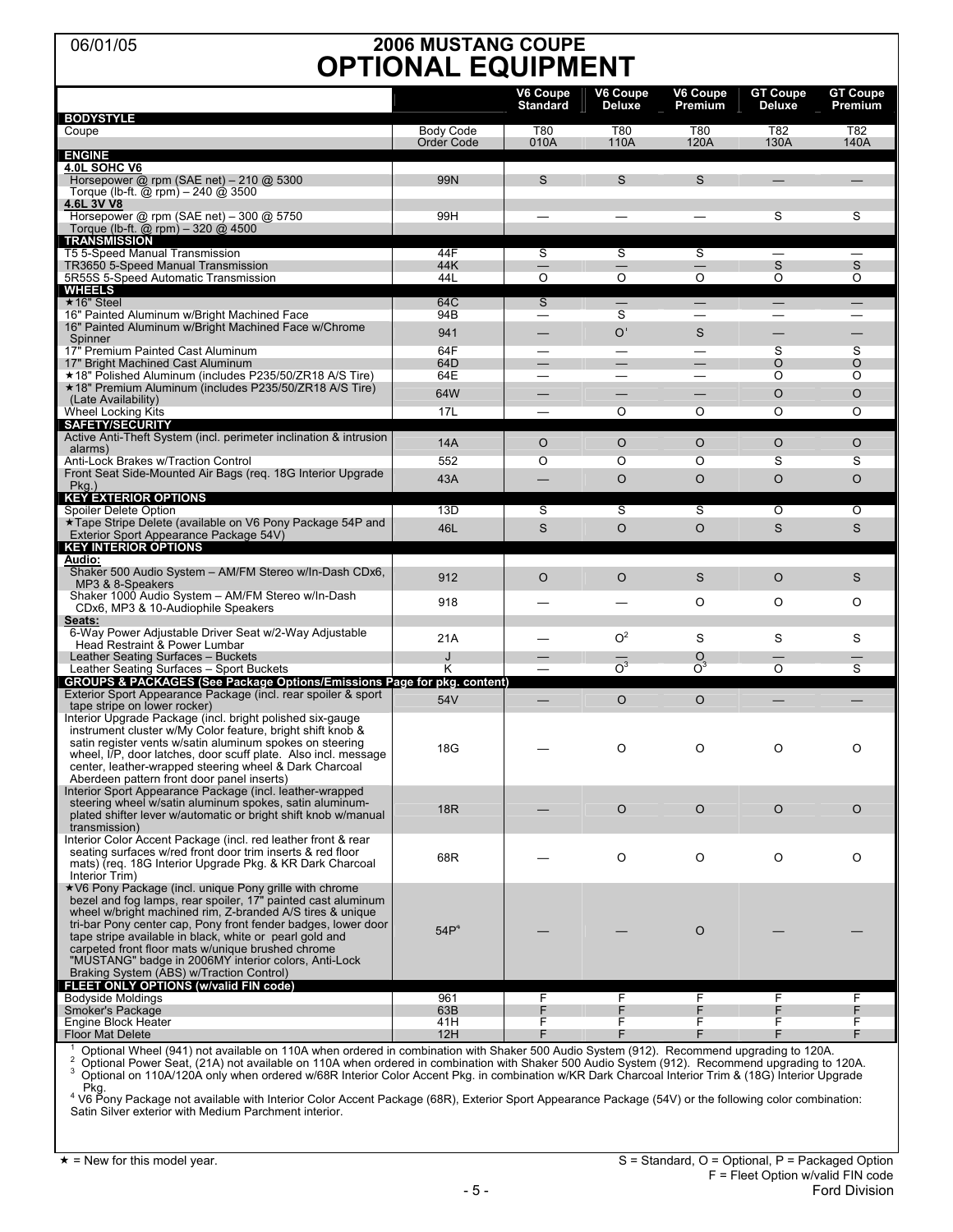## 06/01/05 **2006 MUSTANG CONVERTIBLE OPTIONAL EQUIPMENT**

|                                                                                                                                                                                                                                                                                                                                                                                                                                                                          |                  | <b>Standard</b>                  | Deluxe         | Premium                   | Deluxe            | V6 Convertible V6 Convertible V6 Convertible GT Convertible GT Convertible<br>Premium |
|--------------------------------------------------------------------------------------------------------------------------------------------------------------------------------------------------------------------------------------------------------------------------------------------------------------------------------------------------------------------------------------------------------------------------------------------------------------------------|------------------|----------------------------------|----------------|---------------------------|-------------------|---------------------------------------------------------------------------------------|
| <b>BODYSTYLE</b><br>Convertible                                                                                                                                                                                                                                                                                                                                                                                                                                          | <b>Body Code</b> | T84                              | T84            | T84                       | T85               | T85                                                                                   |
|                                                                                                                                                                                                                                                                                                                                                                                                                                                                          | Order Code       | 050A                             | 150A           | 160A                      | 170A              | 180A                                                                                  |
| <b>ENGINE</b>                                                                                                                                                                                                                                                                                                                                                                                                                                                            |                  |                                  |                |                           |                   |                                                                                       |
| 4.0L SOHC V6<br>Horsepower $@$ rpm (SAE net) $-210 @ 5300$<br>Torque (lb-ft. @ rpm) - 240 @ 3500                                                                                                                                                                                                                                                                                                                                                                         | 99N              | S                                | S              | S                         |                   |                                                                                       |
| 4.6L 3V V8<br>Horsepower @ rpm (SAE net) - 300 @ 5750<br>Torque (lb-ft. @ rpm) - 320 @ 4500                                                                                                                                                                                                                                                                                                                                                                              | 99H              |                                  |                |                           | S                 | S                                                                                     |
| <b>TRANSMISSION</b>                                                                                                                                                                                                                                                                                                                                                                                                                                                      |                  |                                  |                |                           |                   |                                                                                       |
| T5 5-Speed Manual Transmission                                                                                                                                                                                                                                                                                                                                                                                                                                           | 44F              | S                                | S              | S                         | $\qquad \qquad -$ | $\qquad \qquad$                                                                       |
| TR3650 5-Speed Manual Transmission<br>5R55S 5-Speed Automatic Transmission                                                                                                                                                                                                                                                                                                                                                                                               | 44K<br>44L       | $\overline{O}$                   | O              | O                         | S<br>O            | S<br>O                                                                                |
| <b>WHEELS</b>                                                                                                                                                                                                                                                                                                                                                                                                                                                            |                  |                                  |                |                           |                   |                                                                                       |
| 16" Steel                                                                                                                                                                                                                                                                                                                                                                                                                                                                | 64C              | $\overline{\mathbf{s}}$          |                |                           |                   |                                                                                       |
| 16" Painted Aluminum w/Bright Machined Face<br>16" Painted Aluminum w/Bright Machined Face w/Chrome                                                                                                                                                                                                                                                                                                                                                                      | 94B              | $\overbrace{\phantom{12322111}}$ | S              | $\overline{\phantom{0}}$  |                   |                                                                                       |
| Spinner                                                                                                                                                                                                                                                                                                                                                                                                                                                                  | 941              |                                  | O <sup>1</sup> | S                         |                   |                                                                                       |
| 17" Premium Painted Cast Aluminum                                                                                                                                                                                                                                                                                                                                                                                                                                        | 64F              |                                  |                |                           | S                 | S                                                                                     |
| 17" Bright Machined Cast Aluminum<br>★18" Polished Aluminum (includes P235/50/ZR18 Z-Branded                                                                                                                                                                                                                                                                                                                                                                             | 64D              |                                  |                |                           | O                 | $\circ$                                                                               |
| A/S Tire)<br>★18" Premium Aluminum (includes P235/50/ZR18 A/S Tire)                                                                                                                                                                                                                                                                                                                                                                                                      | 64E              |                                  |                | —                         | O                 | O                                                                                     |
| (Late Availability)                                                                                                                                                                                                                                                                                                                                                                                                                                                      | 64W              |                                  |                |                           | $\circ$           | $\circ$                                                                               |
| <b>Wheel Locking Kits</b>                                                                                                                                                                                                                                                                                                                                                                                                                                                | 17L              |                                  | O              | O                         | O                 | O                                                                                     |
| <b>SAFETY</b><br>Active Anti-Theft System (incl. perimeter inclination & intrusion                                                                                                                                                                                                                                                                                                                                                                                       | <b>14A</b>       | $\circ$                          | $\circ$        | $\circ$                   | $\circ$           | $\circ$                                                                               |
| alarms)<br>Anti-Lock Brakes w/Traction Control                                                                                                                                                                                                                                                                                                                                                                                                                           | 552              | O                                | O              | O                         | S                 | S                                                                                     |
| Front Seat Side-Mounted Air Bags (reg. 18G Interior Upgrade<br>$P$ kg.)                                                                                                                                                                                                                                                                                                                                                                                                  | 43A              |                                  | $\circ$        | $\circ$                   | $\circ$           | $\circ$                                                                               |
| <b>KEY EXTERIOR OPTIONS</b>                                                                                                                                                                                                                                                                                                                                                                                                                                              |                  |                                  |                |                           |                   |                                                                                       |
| Convertible Soft Boot                                                                                                                                                                                                                                                                                                                                                                                                                                                    | 59B              | O                                | O              | O                         | O                 | O                                                                                     |
| <b>Spoiler Delete Option</b>                                                                                                                                                                                                                                                                                                                                                                                                                                             | 13D              | S                                | S              | S                         | $\circ$           | $\circ$                                                                               |
| Tape Stripe Delete (available on V6 Pony Package 54P and<br>Exterior Sport Appearance 54V)                                                                                                                                                                                                                                                                                                                                                                               | 46L              | S                                | O              | O                         | S                 | S                                                                                     |
| <b>KEY INTERIOR OPTIONS</b>                                                                                                                                                                                                                                                                                                                                                                                                                                              |                  |                                  |                |                           |                   |                                                                                       |
| Audio:<br>Shaker 500 Audio System - AM/FM Stereo w/ln-Dash CDx6,                                                                                                                                                                                                                                                                                                                                                                                                         |                  |                                  |                |                           |                   |                                                                                       |
| MP3 & 8-Speakers                                                                                                                                                                                                                                                                                                                                                                                                                                                         | 912              | O                                | O              | S                         | O                 | S                                                                                     |
| Shaker 1000 Audio System - AM/FM Stereo w/In-Dash<br>CDx6, MP3 & 10-Audiophile Speakers                                                                                                                                                                                                                                                                                                                                                                                  | 918              |                                  |                | $\circ$                   | $\circ$           | O                                                                                     |
| Seats:<br>6-Way Power Adjustable Driver Seat w/2-Way Adjustable                                                                                                                                                                                                                                                                                                                                                                                                          |                  |                                  |                |                           |                   |                                                                                       |
| Head Restraint & Power Lumbar                                                                                                                                                                                                                                                                                                                                                                                                                                            | 21A              |                                  | $O^2$          | $\mathsf{s}$              | $\mathbf S$       | S                                                                                     |
| Leather Seating Surfaces - Buckets                                                                                                                                                                                                                                                                                                                                                                                                                                       | J                |                                  | O <sup>3</sup> | $\circ$                   |                   |                                                                                       |
| Leather Seating Surfaces - Sport Buckets<br><b>GROUPS &amp; PACKAGES (See Package Options/Emissions Page for pkg. content)</b>                                                                                                                                                                                                                                                                                                                                           | Κ                |                                  |                | $\overline{\mathsf{O}}^3$ | $\circ$           | S                                                                                     |
| Exterior Sport Appearance Package (incl. rear spoiler & sport                                                                                                                                                                                                                                                                                                                                                                                                            | 54V              |                                  | O              | O                         |                   |                                                                                       |
| tape stripe on lower rocker)<br>Interior Upgrade Package (incl. bright polished six-gauge<br>instrument cluster w/My Color feature, bright shift knob &                                                                                                                                                                                                                                                                                                                  |                  |                                  |                |                           |                   |                                                                                       |
| satin register vents w/satin aluminum spokes on steering<br>wheel, I/P, door latches, door scuff plate. Also incl. message<br>center, leather-wrapped steering wheel & Dark Charcoal<br>Aberdeen pattern front door panel inserts)                                                                                                                                                                                                                                       | 18G              |                                  | $\circ$        | $\circ$                   | $\circ$           | O                                                                                     |
| Interior Sport Appearance Package (incl. leather-wrapped                                                                                                                                                                                                                                                                                                                                                                                                                 |                  |                                  |                |                           |                   |                                                                                       |
| steering wheel w/satin aluminum spokes, satin aluminum-<br>plated shifter lever w/automatic or bright shift knob w/manual<br>transmission)                                                                                                                                                                                                                                                                                                                               | 18R              |                                  | O              | $\circ$                   | $\circ$           | O                                                                                     |
| Interior Color Accent Package (incl. red leather front & rear<br>seating surfaces w/red front door trim inserts & red floor<br>mats) (req. 18G Interior Upgrade Pkg. & KR Dark Charcoal<br>Interior Trim)                                                                                                                                                                                                                                                                | 68R              |                                  | $\circ$        | $\circ$                   | $\circ$           | $\circ$                                                                               |
| ★V6 Pony Package (incl. unique Pony grille with chrome<br>bezel and fog lamps, rear spoiler, 17" painted cast aluminum<br>wheel w/bright machined rim, Z-branded A/S tires & unique<br>tri-bar Pony center cap, Pony front fender badges, lower door<br>tape stripe available in black, white or pearl gold and<br>carpeted front floor mats w/unique brushed chrome<br>"MUSTANG" badge in 2006MY interior colors, Anti-Lock<br>Braking System (ABS) w/Traction Control) | 54P <sup>4</sup> |                                  |                | O                         |                   |                                                                                       |
| <b>FLEET ONLY OPTIONS</b>                                                                                                                                                                                                                                                                                                                                                                                                                                                | 961              |                                  |                |                           | F                 |                                                                                       |
| <b>Bodyside Moldings</b><br>Smoker's Package                                                                                                                                                                                                                                                                                                                                                                                                                             | 63B              | F<br>F                           | F<br>F         | F<br>F                    | F                 | F<br>F                                                                                |
| <b>Engine Block Heater</b>                                                                                                                                                                                                                                                                                                                                                                                                                                               | 41H              | F                                | F              | F.                        | F.                | F                                                                                     |
| <b>Floor Mat Delete</b>                                                                                                                                                                                                                                                                                                                                                                                                                                                  | 12H              | F                                | F              | F                         | F                 | F                                                                                     |

1

່ Optional wheel (941) not available on 150A when ordered in combination with Shaker 500 Audio System (912). Recommend upgrading to 160A.<br><sup>3</sup> Optional Power Seat (21A) not available on 150A when ordered in combination wi the following color combination: Satin Silver exterior with Medium Parchment Interior.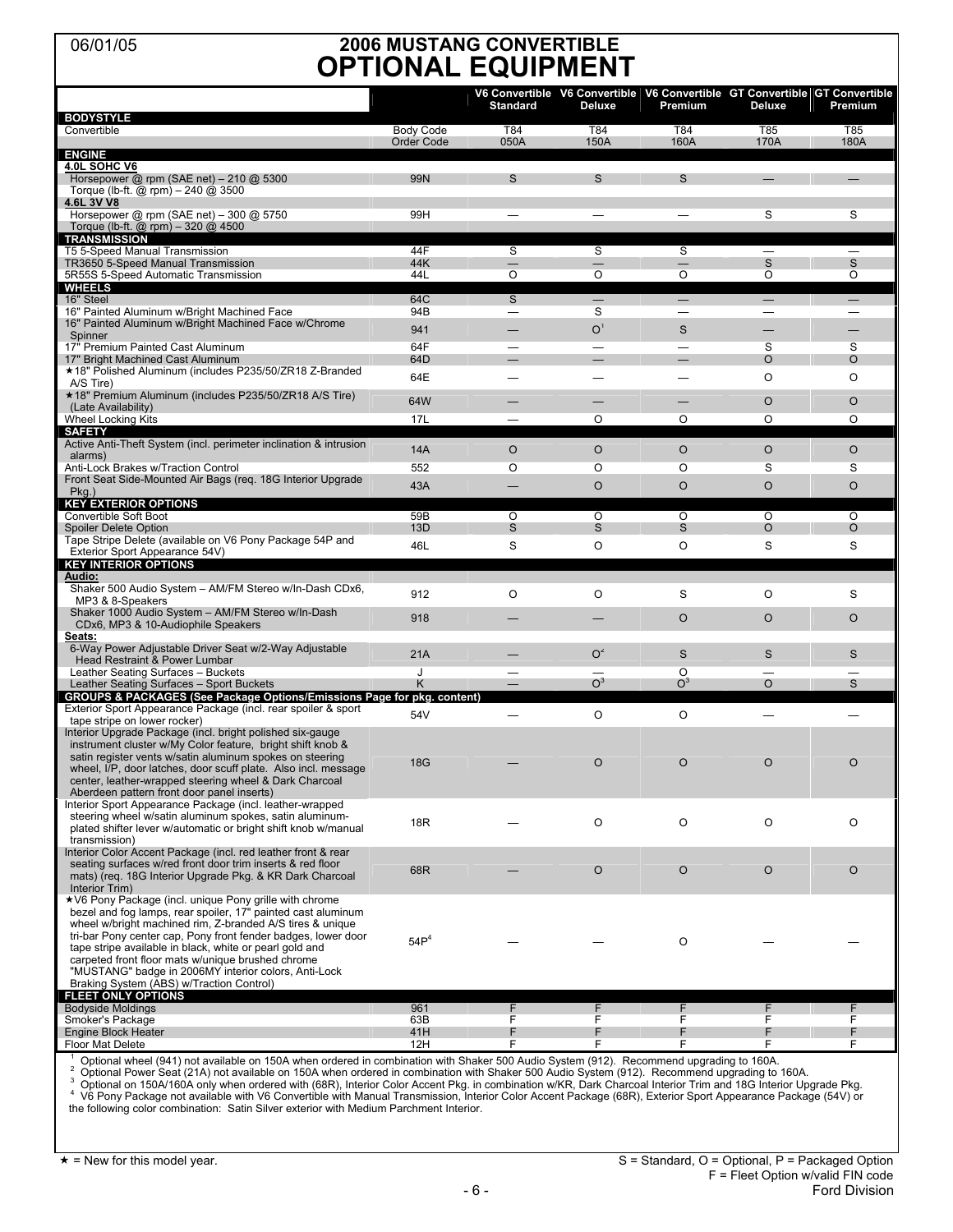## 06/01/05 **2006 MUSTANG COLOR & TRIM AVAILABILITY**

|                                                                   |                                                                                                      |                                                                                                    |                                                                              |                                                   | <b>Interior Color</b>          |                                                                                                                                 |  |  |
|-------------------------------------------------------------------|------------------------------------------------------------------------------------------------------|----------------------------------------------------------------------------------------------------|------------------------------------------------------------------------------|---------------------------------------------------|--------------------------------|---------------------------------------------------------------------------------------------------------------------------------|--|--|
|                                                                   |                                                                                                      |                                                                                                    | <b>Medium</b><br><b>Parchment</b>                                            | Light<br><b>Graphite</b>                          | <b>Dark</b><br><b>Charcoal</b> | <b>Dark Charcoal</b><br>w/Red Interior<br><b>Color Accent</b><br>Pkg. $(68R)^{1}$                                               |  |  |
| <b>Mustang V6</b>                                                 | "Mustang" Logo Fabric Buckets<br>Verona Grain Leather-Trimmed Buckets                                |                                                                                                    | PН<br>JH                                                                     | P <sub>2</sub><br>J2                              | <b>PW</b><br><b>JW</b>         |                                                                                                                                 |  |  |
| <b>Mustang GT</b>                                                 | "Stampeding Horse" Logo Fabric Sports<br><b>Buckets</b>                                              |                                                                                                    | 5H                                                                           | 52                                                | 5W                             |                                                                                                                                 |  |  |
|                                                                   | Aberdeen Embossed Leather-Trimmed<br><b>Sport Buckets</b>                                            |                                                                                                    | KH                                                                           | K <sub>2</sub>                                    | <b>KW</b>                      |                                                                                                                                 |  |  |
| <b>Mustang V6 &amp; GT</b>                                        | Aberdeen Embossed Red Leather-<br>Trimmed Sport Buckets (Dark Charcoal<br>environment)               |                                                                                                    |                                                                              |                                                   |                                | <b>KR</b>                                                                                                                       |  |  |
| <b>EXTERIOR COLOR</b>                                             |                                                                                                      | Code                                                                                               |                                                                              | on 54V V6 Sport Appearance Pkg. or 54P Pony Pkg.) |                                | <b>Coupe Tape Stripe Availability (Tape Stripe only available</b>                                                               |  |  |
| <b>Carryover Colors</b>                                           |                                                                                                      |                                                                                                    |                                                                              |                                                   |                                |                                                                                                                                 |  |  |
| <b>Torch Red Clearcoat</b>                                        |                                                                                                      | D <sub>3</sub>                                                                                     | $\bullet 3$                                                                  | $\bullet$ 1                                       | $\bullet$ 1                    | $\bullet$ 1                                                                                                                     |  |  |
| <b>Screaming Yellow Clearcoat</b>                                 |                                                                                                      | D <sub>6</sub>                                                                                     |                                                                              |                                                   | $\bullet$ 1                    |                                                                                                                                 |  |  |
| <b>Redfire Clearcoat Metallic</b>                                 |                                                                                                      | G <sub>2</sub>                                                                                     | $\bullet 3$                                                                  | •1                                                | $\bullet$ 1                    | •1                                                                                                                              |  |  |
| Performance White Clearcoat                                       |                                                                                                      | <b>HP</b>                                                                                          | $\bullet 3$                                                                  | $\bullet$ 1                                       | • <sub>1</sub>                 | $\bullet$ 1                                                                                                                     |  |  |
| Legend Lime Clearcoat Metallic                                    |                                                                                                      | <b>P1</b>                                                                                          | $•1$ or 2                                                                    |                                                   | $•1$ or 2                      |                                                                                                                                 |  |  |
| Windveil Blue Clearcoat Metallic                                  |                                                                                                      | P <sub>3</sub>                                                                                     | $\bullet 3$<br>$\bullet^2$                                                   | $•1$ or 2                                         | $•1$ or 2                      |                                                                                                                                 |  |  |
| Satin Silver Clearcoat Metallic                                   |                                                                                                      | <b>TL</b>                                                                                          |                                                                              | •1                                                | $\bullet$ 1                    | •1                                                                                                                              |  |  |
| <b>Black Clearcoat</b>                                            |                                                                                                      | <b>UA</b>                                                                                          | $\bullet 3$                                                                  | •2                                                | •2                             | $\bullet$ 2                                                                                                                     |  |  |
| <b>All New Colors for 2006</b><br>★ Vista Blue Clearcoat Metallic |                                                                                                      | G <sub>9</sub>                                                                                     | $\bullet 3$                                                                  | $\bullet$ 2                                       | $\bullet$ 2                    |                                                                                                                                 |  |  |
| ★ Tungsten Grey Clearcoat Metallic                                |                                                                                                      | T <sub>8</sub>                                                                                     | $\bullet 3$                                                                  | $•1$ or 2                                         | $\bullet$ 1                    | $\bullet$ 1                                                                                                                     |  |  |
|                                                                   |                                                                                                      |                                                                                                    |                                                                              |                                                   |                                |                                                                                                                                 |  |  |
| <b>EXTERIOR COLOR</b>                                             |                                                                                                      | Code                                                                                               |                                                                              |                                                   |                                | <b>Convertible Tape Stripe Availability (Tape Stripe only</b><br>available on 54V V6 Sport Appearance Pkg. or 54P Pony<br>Pkg.) |  |  |
| <b>Carryover Colors</b>                                           |                                                                                                      |                                                                                                    |                                                                              |                                                   |                                |                                                                                                                                 |  |  |
| <b>Torch Red Clearcoat</b>                                        |                                                                                                      | D <sub>3</sub>                                                                                     | $\bullet$ A1/M3                                                              | $\bullet$ A/1                                     | eA/1                           | eA/1                                                                                                                            |  |  |
| <b>Screaming Yellow Clearcoat</b>                                 |                                                                                                      | D <sub>6</sub>                                                                                     |                                                                              |                                                   | A/1                            |                                                                                                                                 |  |  |
| <b>Redfire Clearcoat Metallic</b>                                 |                                                                                                      | G <sub>2</sub><br><b>HP</b>                                                                        | $\bullet$ A/1, M/3                                                           | $\bullet$ A/1<br>$\bullet$ A/1                    | $\bullet$ A/1<br>$\bullet$ A/1 | •A/1<br>$\bullet$ A/1                                                                                                           |  |  |
| Performance White Clearcoat<br>Legend Lime Clearcoat Metallic     |                                                                                                      | <b>P1</b>                                                                                          | •A/1, M/3<br>•A/1 or 2, M/2                                                  |                                                   | $\bullet$ A/1                  |                                                                                                                                 |  |  |
| Windveil Blue Clearcoat Metallic                                  |                                                                                                      | P <sub>3</sub>                                                                                     | •A/1, M/3                                                                    | $\bullet$ A/1                                     | A/1                            |                                                                                                                                 |  |  |
| Satin Silver Clearcoat Metallic                                   |                                                                                                      | <b>TL</b>                                                                                          | $\bullet$ A, M <sup>2</sup>                                                  | $\bullet$ A/1                                     | $\bullet$ A/1                  | eA/1                                                                                                                            |  |  |
| <b>Black Clearcoat</b>                                            |                                                                                                      | <b>UA</b>                                                                                          | •A/3, M/3                                                                    | $\bullet$ A/2                                     | A/2                            | A/2                                                                                                                             |  |  |
| . All New Colors for 2006                                         |                                                                                                      |                                                                                                    |                                                                              |                                                   |                                |                                                                                                                                 |  |  |
| ★ Vista Blue Clearcoat Metallic                                   |                                                                                                      | G9                                                                                                 | $\bullet$ M/3                                                                | A/2                                               | A/2                            |                                                                                                                                 |  |  |
| ★ Tungsten Grey Clearcoat Metallic                                |                                                                                                      | T <sub>8</sub>                                                                                     | •A/1, M/3                                                                    | •A/1, A/2                                         | A/1                            | $\bullet$ A/1                                                                                                                   |  |  |
| A - Black                                                         | <b>Convertible Roof Color Legend</b><br><b>NOTE: Enter Order Code:</b><br>AA (Black), MM (Parchment) | V6 Exterior Sport Appearance (54V)<br>NOTE:<br>851 (Black), 852 (White), 853 (Pearl<br>$1 - Black$ | & Pony Pkg. (54P) Tape Stripe<br>Legend<br><b>Enter Order Code:</b><br>Gold) |                                                   |                                |                                                                                                                                 |  |  |

<sup>1</sup> Red Interior Color Accent Package (68R) must be ordered with Interior Upgrade Package (18G) and Dark Charcoal

 **3 – Pearl Gold**

Interior Trim (KR).<br><sup>2</sup> V6 Sport Appearance Package (54V) and Pony Package (54P) are not available on Coupe or Convertible orders with Satin Silver (TL) exterior paint and Medium Parchment interior.

**M – Parchment 2 – White**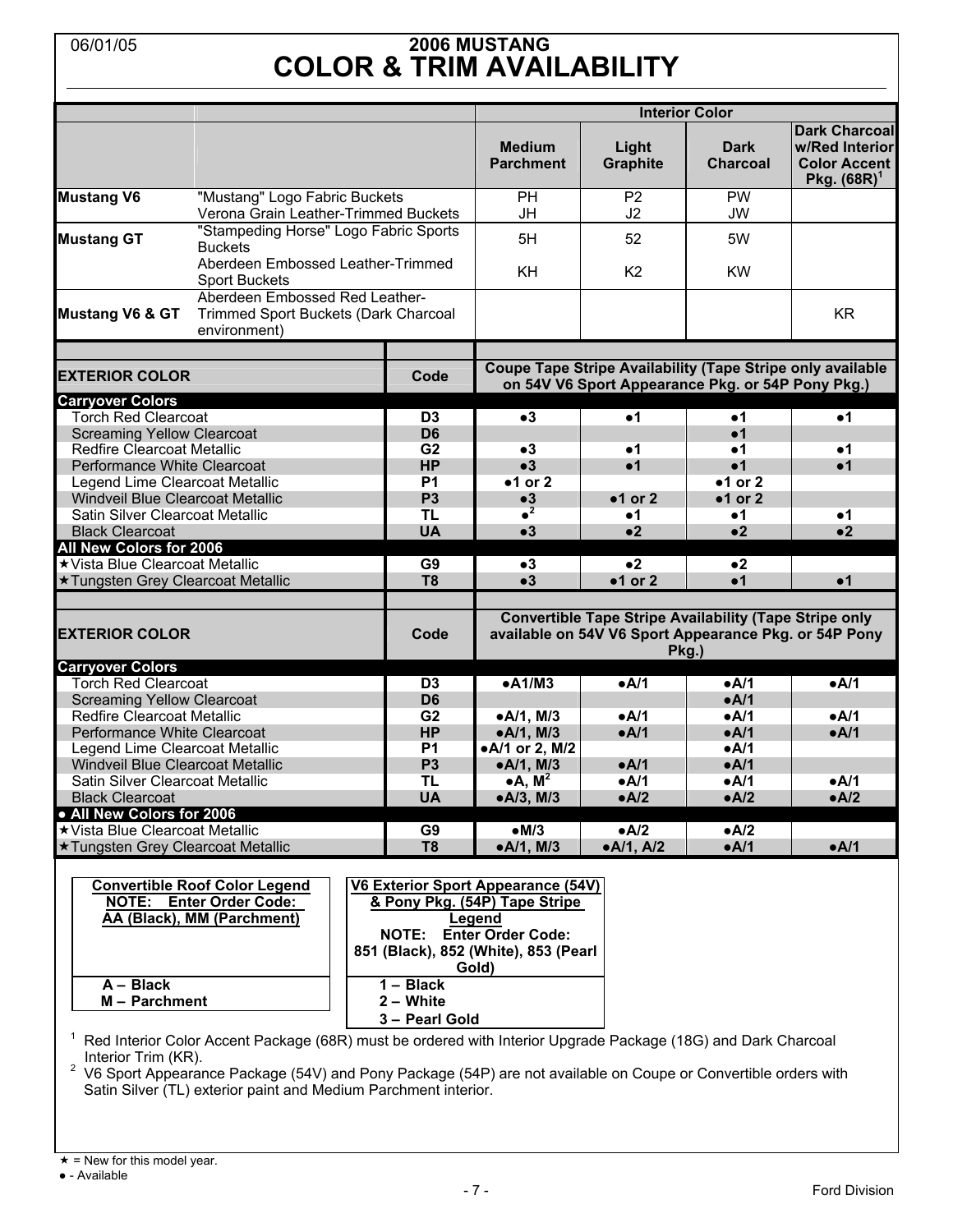## 06/01/05 **2006 MUSTANG PACKAGED OPTIONS/EMISSIONS**

#### **EXTERIOR SPORT APPEARANCE PACKAGE (54V)**  *Availability:* • Optional on V6 (110A, 120A, 150A, 160A) *Includes:* Rear spoiler Lower bodyside sport tape stripe in white, black or pearl gold NOTE: Tape Stripe Delete is a no credit option (46L) **INTERI0R UPGRADE PACKAGE (18G)**  *Availability:* • Optional on all V6 and GT arrays (except V6 standard) *Includes:* • Satin aluminum finish instrument panel appliqué– ribbed pattern • Leather-wrapped steering wheel with satin aluminum spokes • Satin aluminum-plated shift lever with automatic transmission • Bright polished register rings and bright shift knob for manual transmission Satin aluminum-plated door handles • Special new bright polished six-gauge cluster with MyColor feature and message center • Satin aluminum door sill scuff plate with bright MUSTANG lettering insert • Dark Charcoal Aberdeen pattern front door panel inserts *Not available with:* • V6 Coupe and Convertible Standard array (010A and 050A) **INTERIOR SPORT APPEARANCE PACKAGE (18R)**  *Availability:* • Optional on all V6 and GT arrays *Includes:* Leather-wrapped steering wheel with satin aluminum spokes • Satin aluminum-plated shifter lever with automatic transmission or bright shift knob with manual transmission *Not available with:* • V6 Coupe and Convertible Standard array (010A and 050A) • Interior Upgrade (18G) **INTERIOR COLOR ACCENT PACKAGE (68R)**  *Availability:* • Optional on all V6 and GT arrays *Includes:* • Dark Charcoal interior environment with Dark Charcoal carpet Red sport bucket leather front and rear seating surfaces with red front door trim inserts and red floor mats *NOTE: Requires 18G Interior Upgrade Pkg. and KR Interior Trim Code Not available with:* • V6 Coupe and Convertible Standard array (010A and 050A) **SPOILER DELETE OPTION (13D)**  *Availability:* • Optional delete on GT arrays *Includes:* • Deletion of rear spoiler on vehicle *NOTE: Spoiler Delete is a no credit option* **V6 PONY PACKAGE (54P)**  *Availability:* • Optional on V6 Premium(120A, 160A) *Includes:* • Unique Pony grille with chrome bezel and fog lamps Rear spoiler • 17" painted cast aluminum wheel with bright machined rim, Zbranded all-season tires and unique tri-bar Pony center cap • Pony front fender badges • Lower door tape stripe, available in black, white or pearl gold • Pony lower door tape stripe in all 2006MY colors • Carpeted front floor mats with unique brushed chrome "MUSTANG" badge in 2006MY interior colors • Anti-Lock Braking System (ABS) with Traction Control *Not available with:* • Interior Color Accent Package (68R) • V6 Convertible with Manual Transmission **FLEET ONLY OPTIONS**  • Floor Mat Delete (12H) • Bodyside Moldings (961) • Engine Block Heater (41H) • Smoker's Package (63B) **MISCELLANEOUS**  Pre-delivery only1 ........................................................................ **361**  COV Required ............................................................................ **79V CALIFORNIA EMISSIONS STATES\*\*/CROSS-BORDER STATES**  *CALIFORNIA EMISSIONS SYSTEM .....................................* **422**  Required on units for California, Maine, Massachusetts, New York, and Vermont registration. Optional for Cross-Border States.\*\*\* *CALIFORNIA EMISSIONS SYSTEM NOT REQUIRED.........* **423**  Control code for units either shipped to California Emissions States dealers or ordered by California Emissions States dealers for registration in non-California States locations. *CALIFORNIA PUBLIC SERVICE/EMERGENCY VEHICLE EXCEPTION............................................................................* **936**  Only available on units sold to authorized governmental units and privately owned ambulance companies. Must also use Code 423 when ordering. *NON-CALIFORNIA/NON-CROSS-BORDER STATES DEALER ORDER FOR CALIFORNIA STATES REGISTRATION .....................................................................* **93N**  Required on all units ordered by dealers for California Emissions States registrations when the vehicles are being delivered to non-California Emissions, non-Cross-Border States locations. Also requires 422 California Emissions System. *\*\*\*CROSS-BORDER STATES* Cross-Border States are Arizona, Connecticut, Nevada, New Hampshire, New Jersey, Oregon, Pennsylvania, and Rhode Island. *ENGINE BLOCK HEATER* Standard and only available in AK, MN, ND, SD, MT, WI and WY states. Other states available via FCSD................... **41H NOTE:** Fleet Only – Engine Block Heater is optional in all states for customers with a valid FIN code For eligible California dealers only. Dealers must have a pre-existing contract with a pre-delivery service company in order to take advantage of this option.

- The following color combination: Satin Silver exterior with Medium Parchment interior
- Exterior Sport Appearance Package (54V)
- *NOTE: Tape Stripe Delete is a no credit option (46L)*